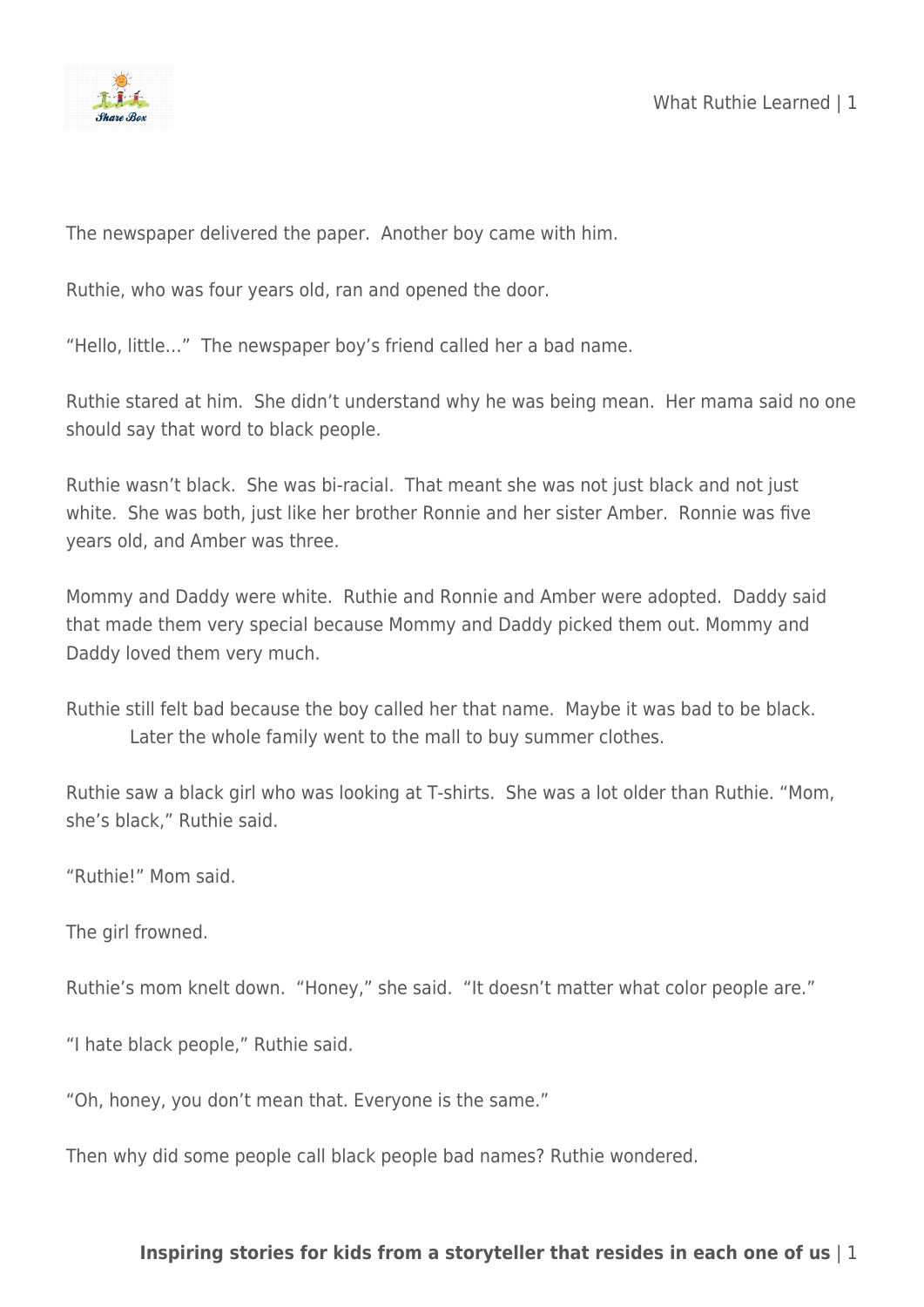

The city had a summer program for kids. The kids could take fun classes or learn to swim. That afternoon Ruthie and her brother and sister went for swimming lessons. Ruthie, Ronnie, and Amber were the only ones in the class. The teacher was a teenage girl. She was black.

Ruthie wanted to run away. "You go ahead, Ronnie. You too, Amber. I don't want to swim."

"It's fun," the teacher said. "My name is Marie, and I'll teach you how to swim like a fish."

Amber giggled. "I have a goldfish," she said.

"You do?" Marie asked.

"Can I swim like she does?"

"Almost," Marie said. Then she turned to Ruthie.

"Don't you want to learn to swim?'

"No."

"It's fun."

"No," Ruthie said.

"Why not, sweetheart?"

"You're bad!'

"What!"

Ruthie felt terrible. But it was true. Marie was black.

"Black people are bad."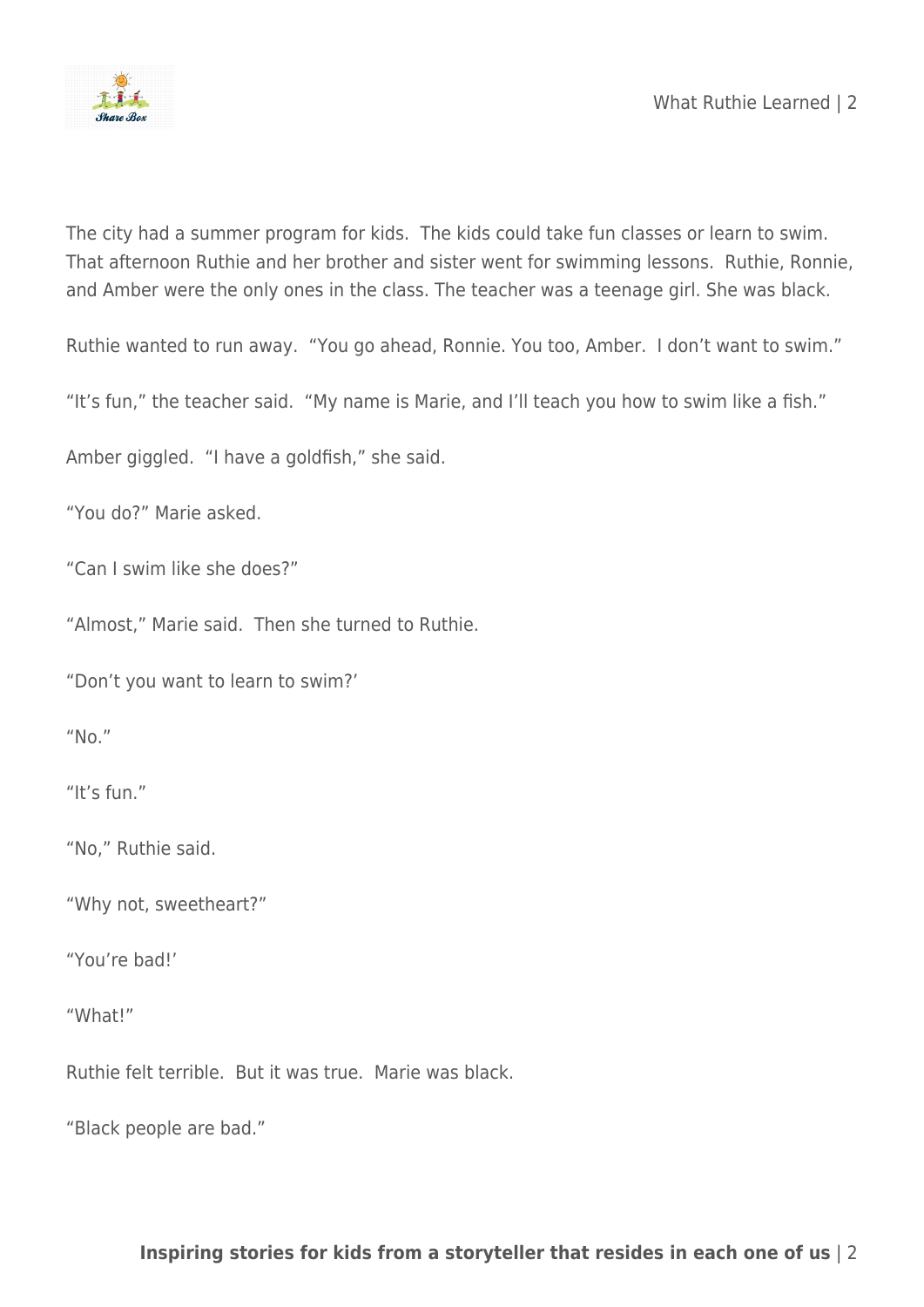

"Who told you that, honey?"

"Nobody told me."

"Then I don't understand," Marie said."

"Kids call black kids bad names."

"Sometimes they do. And that's not a good thing."

"I' m not black," Ruthie said.

"You're not?" Marie asked.

"Mom and Dad are white."

"We're adopted, "Ronnie told Marie. "We're bi-racial."

"That's good," Marie said. "But being black is good too. And being white. And red."

"And purple," Amber said and giggled.

"I don't know of any purple people," Marie said. "But they would be okay too."

"So come on, Ruthie. Let's go into the pool."

Marie took Ruthie's hand and helped her into the pool.

Later Ruthie told Mom and Dad how much fun she had.

Mom smiled. "That's good," she said.

Ruthie was glad she'd gone swimming.